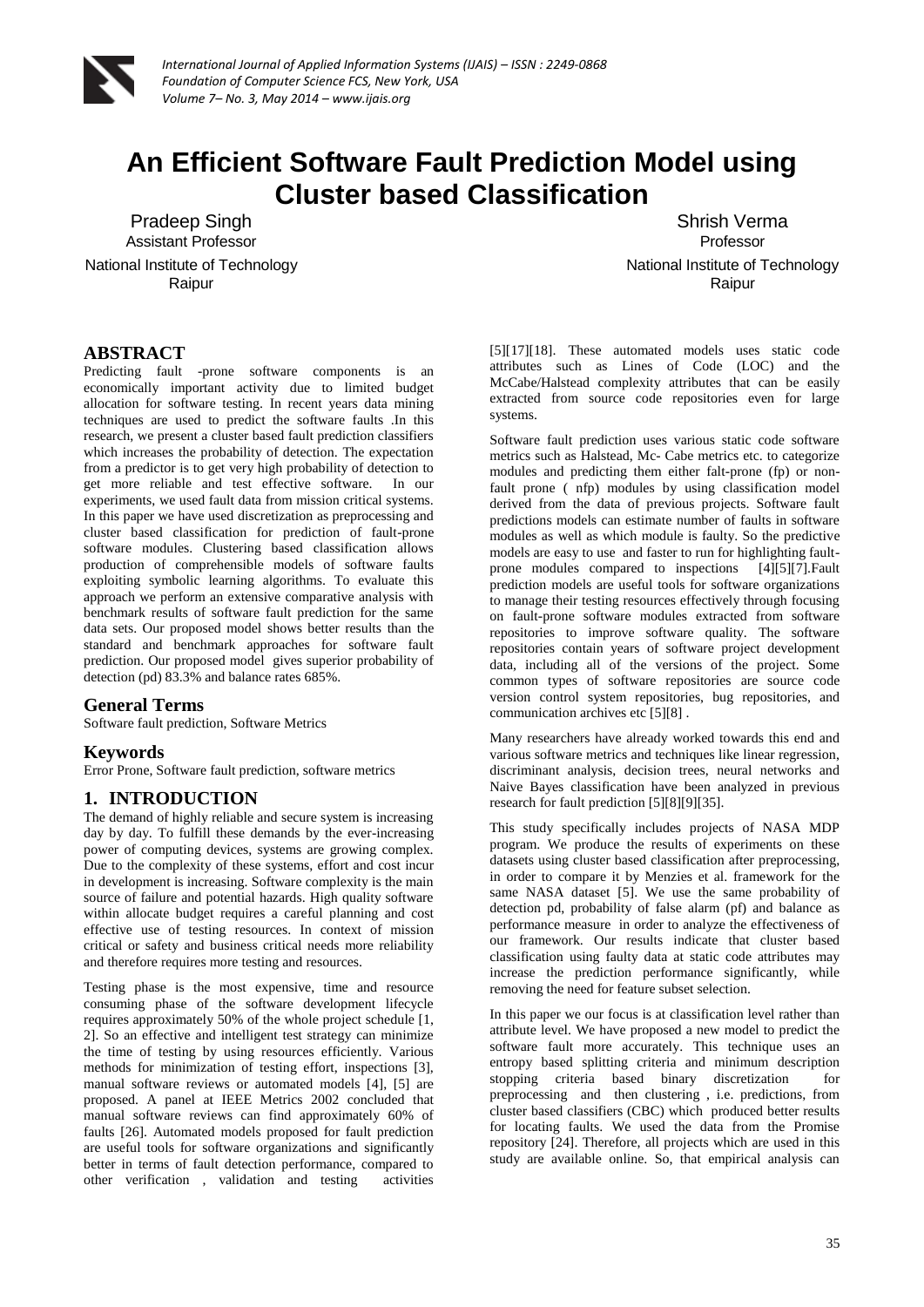

easily be repeated, improved or refuted and evaluated by other researchers.

Our conclusion is that, we also found that data mining using static code attributes to learn fault predictors is useful. Given our new results by clustering based classification applied after discretization, these predictions are much better than previously demonstrated [5]. In the following section, related work, models developed for fault prediction are explained. After describing the experimental design and the results, conclusions will be given.

# **2. RELATED WORK**

Researchers have used various methods such as statistical analysis, regression, Genetic Programming [11], Decision Trees [12], Neural Networks [13], Naïve Bayes [5], Casebased Reasoning [14], Fuzzy Logic [15] and Logistic Regression [16] for software fault prediction. Elish et al. [17] investigated the performance of Support Vector Machines (SVMs) and found SVM better than, or at least is competitive against the other statistical and machine learning models in the context of four NASA datasets. They compared the performance of SVMs with the performance of Logistic Regression, Multi-layer Perceptrons, Bayesian Belief Network, Naive Bayes, Random Forests, and Decision Trees. They used correlation based feature selection technique (CFS) to down select the best predictors out of the numbers of independent variables in the datasets. Catal et al. [18] investigated effects of dataset size, metrics set, and feature selection techniques and found RandomForests provide the best prediction performance for large datasets and Naive Bayes is the best prediction algorithm for small. Tomaszewski [19] have conducted Statistical models vs. expert estimation for fault prediction and found statistical techniques performed superior to locate software fault than an expert estimations approach.

Turhan et al. [22] analyzed the effects of preprocessing of software fault data from NASA with PCA, subset selection and weighted Naive Bayes and concluded that either preprocessing software fault data with PCA or using weighted Naive Bayes should be preferred rather than subset selection for Naïve Bayes models.Static code attributes like lines of code and the McCabe/Halstead attributes are easy to extract, use and provides reliable facts about the software. So they are widely used for software fault prediction. Menzies et al. [5] reported that Naive Bayes with logNums filter achieves the best performance in terms of the probability of detection (pd-71%)and the probability of false alarm (pf-25%) .They also stated that there is no need to find the best software metrics group for software fault prediction because the performance variation of models with different metrics group is not significant. Almost all the software fault prediction studies use metrics and fault data of previous software release to build fault prediction models, which are called ''supervised learning" approaches in machine learning community.

 There have been discussions on finding the best classifier for fault predictors. Lessmann et al. [35] argued that their 15 best performing classifiers were statistically indistinguishable from each other in terms of the area under the receiver operating characteristic (ROC) curve. The authors did not use any filtering or transformation techniques. Instead, they used the algorithms on the original data to measure their effectiveness on detecting fault-prone modules.

We used NASA MDP data from promise repository which is an open source repository for fault data [25]. Therefore; all projects used in this study are available online. So, this work can easily be repeated, improved or refuted by other researchers [24][22] .We present a fault prediction model based on cluster based classification for mission critical softwares. Our technique achieved probability of detection (pd-83%) which is better than the earlier models.

Fault predictors as early warning mechanisms, would be very helpful for practitioners in order to improve product quality in mission critical software in a shorter time and with fewer resources, compared to other verification, validation and testing activities [28]. In this research we use static code attributes as predictor variables. A complete list of these attributes is available on line in the Promise repository [24].

# **3. EXPERIMENTAL DESIGN**

From an industrial perspective, software managers aim to decrease their testing efforts while decreasing fault rates, thereby producing high quality real time systems. Since developers eliminate most of the faults in the software with less testing effort, they would, in turn, improve their product quality. We observed that cluster based classifiers would detect 81% of the faulty modules .Also the cluster based classification decreases the false alarms with increased detection rates. In mission critical systems high detection rates at the cost of false alarms may be a desirable outcome. However, in commercial applications, companies need to employ cost effective oracles, since an increase in false alarms would waste inspection costs by guiding testers through actually safe modules. Therefore, in this paper, our objective is "building a learning-based fault predictor for mission critical software that would decrease false alarms while producing high detection rates''. We used a cluster-based classification framework in which faulty data are grouped into clusters. In our experiment we use supervised discretization tasks. We first discretize the data then cluster the data using clustering technique for the interdependencies among different attributes. We performed this analysis on same datasets used by Menzies et al. and compared the results of our method with the Menzies et al[5] results .In all experiments, we follow the procedures of conceptual replication studies, in which diverse sources and their effects on the results of the same research question are observed by proposing different experimental procedures [43]. As indicated by Shull et al. [43], replications help the software engineering researchers to address internal and external validity problems. These types of studies also lead the research community to build a solid knowledge about the influence of conditions on the experimental results and observations. Similarly in our case study, we observe a recent study on fault predictors for mission critical software and reproduce those via new techniques in order to find the best approach for fault prediction for mission critical software.

Procedure Evaluation data Learning (data, scheme)

Input: data - the data on which the learner is built

[CM1,PC1,PC3,PC4, MW1,PC2, KC3]

 $M=10,N=10$ 

Learners-- the learning scheme. [Cluster\_based\_classification ] Output Result  $[C_p,d, C_p,f, C_p, C_p, C_p] = C_p$  predictor on TEST

// The final performance of pd,pf and balance over M\*N way cross validation.

Preprocessing = {discretization}

FOR EACH data

 $C_TRAIN = data$  // complete training data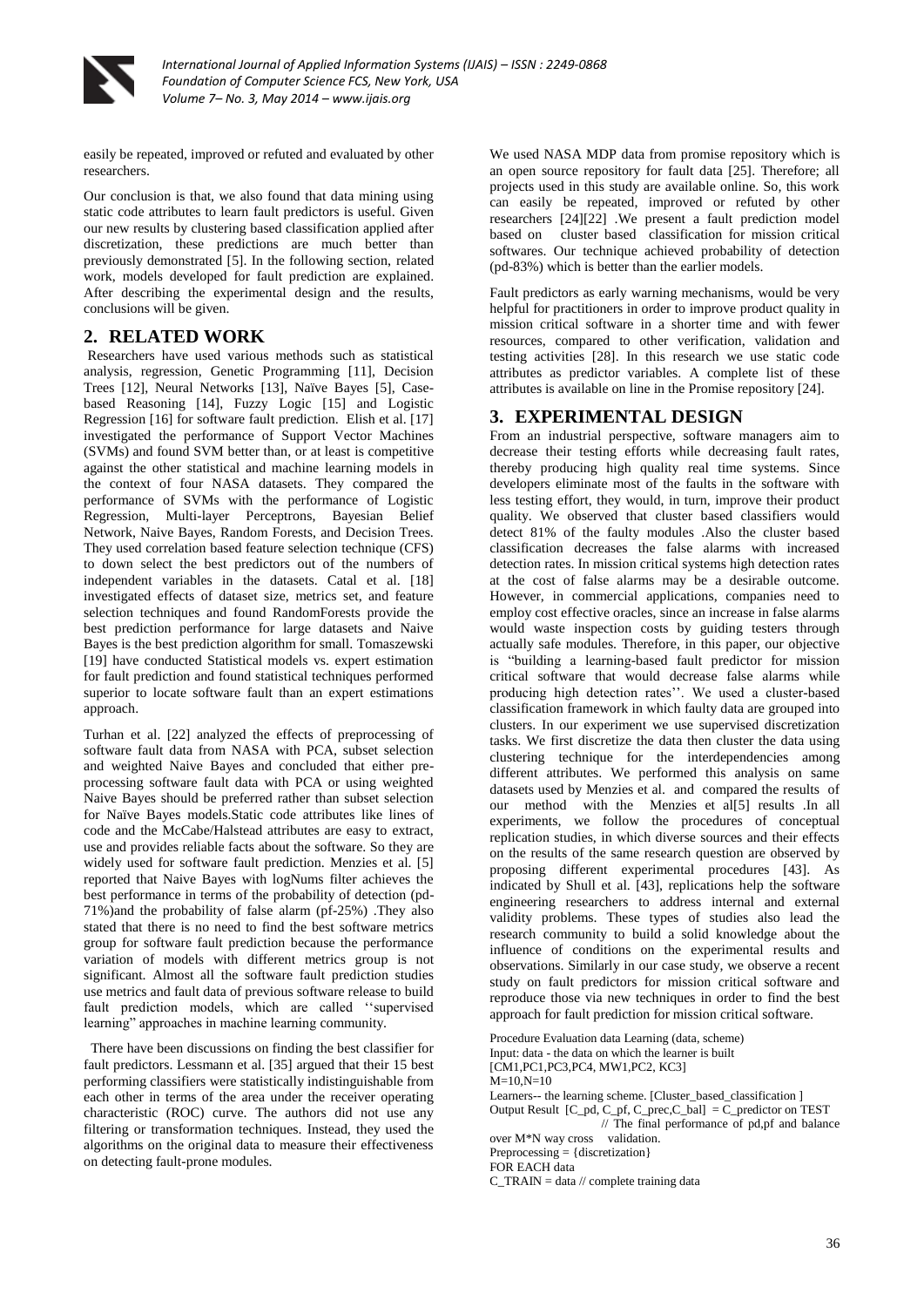

D\_TRAIN = discretization data // after discretization of data //construct predictor from C data C \_PREDICTOR = Train LEARNER with C\_TRAIN // construct predictor from D data D\_PREDICTOR = Train LEARNER with D\_TRAIN //Evaluate both predictors on the test data [C\_pd,C\_pf,C\_Balance] = C\_ predictor on TEST [D\_pd, D\_pf, D\_Balance] = D\_ predictor on TEST END

#### **Fig 1 Pseudo code for the experimental design**

Lessman et al. [35] reported that data preprocessing or engineering activities such as the removal of noninformative features or the discretization of continuous attributes may improve the performance of some classifiers [35]. Menzies et al. also reported that their Naive Bayes classifier benefited from log-filter preprocessor [44].

Researchers in the Machine Learning community have introduced many data preprocessing and discretization algorithms. Discretization is the transformation of a continuous variable into a discrete space, grouping together multiple values of a continuous attribute, and partitioning the continuous domain into a finite numbers of non-overlapping intervals. The task of discretizing an input attribute for classification problems is usually divided into supervised discretization, when knowledge interdependency between the class level and attribute values is used for the discretization process and unsupervised discretization, when the class values of the instances are unknown or not used. The methods for unsupervised discretization are equal-width and equalfrequency binning [37]. The equal width divides the range of values of a numerical attribute into a pre-determined number of equal intervals. The equal frequency divides the range of values into a pre-determined number of intervals that contain equal number of instances. Supervised algorithms are maximum entropy [38], Patterson and Niblett [39], statisticsbased algorithms like ChiMerge [40] and Chi2 [41].

Fayyad & Irani developed a concept of entropy based partitioning in [36].Dougherty, Kohavi, and Sahami in [42] made comparison of the uniform binning, an entropy based method proposed by Fayyad and Irani [3], using two induction algorithms: C4.5 and a Naive-Bayesian classifier and reported that the entropy based disretization was the most promising one. We have used entropy based preprocessing of fault data preprocessing.

The binary discretization used, to divide the values of continuous attribute into two intervals. We used the state-ofthe-art supervised discretisation technique developed by Fayyad and Irani [3] for binary discretization, of continuous attribute into two intervals. This entropy based discretization process is a viable choice as it improve accuracy reported by researchers [17][20].

Let assume a set of samples S, Entropy for S is calculates as

Entropy(S) = -  $p1*log2(p1) - p2*log2(p2)$ 

Now suppose if S is partitioned into two intervals S1 and S2 using boundary T, the entropy after partition can be calculated as the equation given below

$$
E(S,T) = \frac{|S_1|}{|S|} Ent(S_1) + \frac{|S_2|}{|S|} Ent(S_2)
$$

The T is taken from the midpoints of the feature values. The goal is to get the maximum information gain after the split and the gain is calculated as

 $Gain(S,T) = Entropy(S) - E(S,T).$ 

Recursively evaluating all possible splits and then selecting best split(s) with maximum gain is chosen. A partition point is decided on for discretization which minimizes the entropy function. The process is recursively applied to obtain partitions until it minimizes the difference to acceptable level e.g.,

$$
Ent(S) - E(T, S) > \delta
$$

Minimal descriptive length principle is used by [3] to determine stopping criteria for recursive discretization process.

Once the discretization process has been completed, the discretized data is used by cluster based supervised classification algorithm for building the predictive model. We have changed the binary partition range to minimum and maximum values of corresponding attribute. Clustering is one method to find most similar groups from given data, which means that data belonging to one cluster are the most similar; and data belonging to different clusters are the most dissimilar. Finally we generated a simple meta-classifier that uses clusters for classification. Any clustering algorithm such as the hard c-means, mountain clustering algorithms can be used. We use the Simple k-means clustering algorithm that uses a fixed number of clusters.

#### 3.1 Clustering algorithm

The K-means clustering algorithm starts with a training data set and a given number of clusters K. The samples in the training data set are assigned to a cluster based on a closeness measurement. Closeness is measured by Euclidean distance, cosine similarity, Manhatten distance etc. We have used Euclidean distance to measure the similarity. The centroid is the mean of data vectors in the cluster.

| Algorithm:           | k-mean clustering |     |    |   |      |                |
|----------------------|-------------------|-----|----|---|------|----------------|
| Input:               |                   | set | of | N | data | <b>Vectors</b> |
| $X=(x_1,,,x_n)$ in d |                   |     |    |   |      |                |

K: - the number of clusters

Output: A set of k clusters partition of the data vectors given by the cluster identity vector  $Y = \{y_1, \ldots, y_n\}, \{1, \ldots, K\}$ 

Initialization: Select arbitrarily K initial cluster centroid vectors { 1,……………. k};

#### Repeat

Each data vector  $x_n$ , is assigned to the cluster with the closed centroid k

Recompute the centroid of each cluster based on mean value of the data vector

Until no change in centroid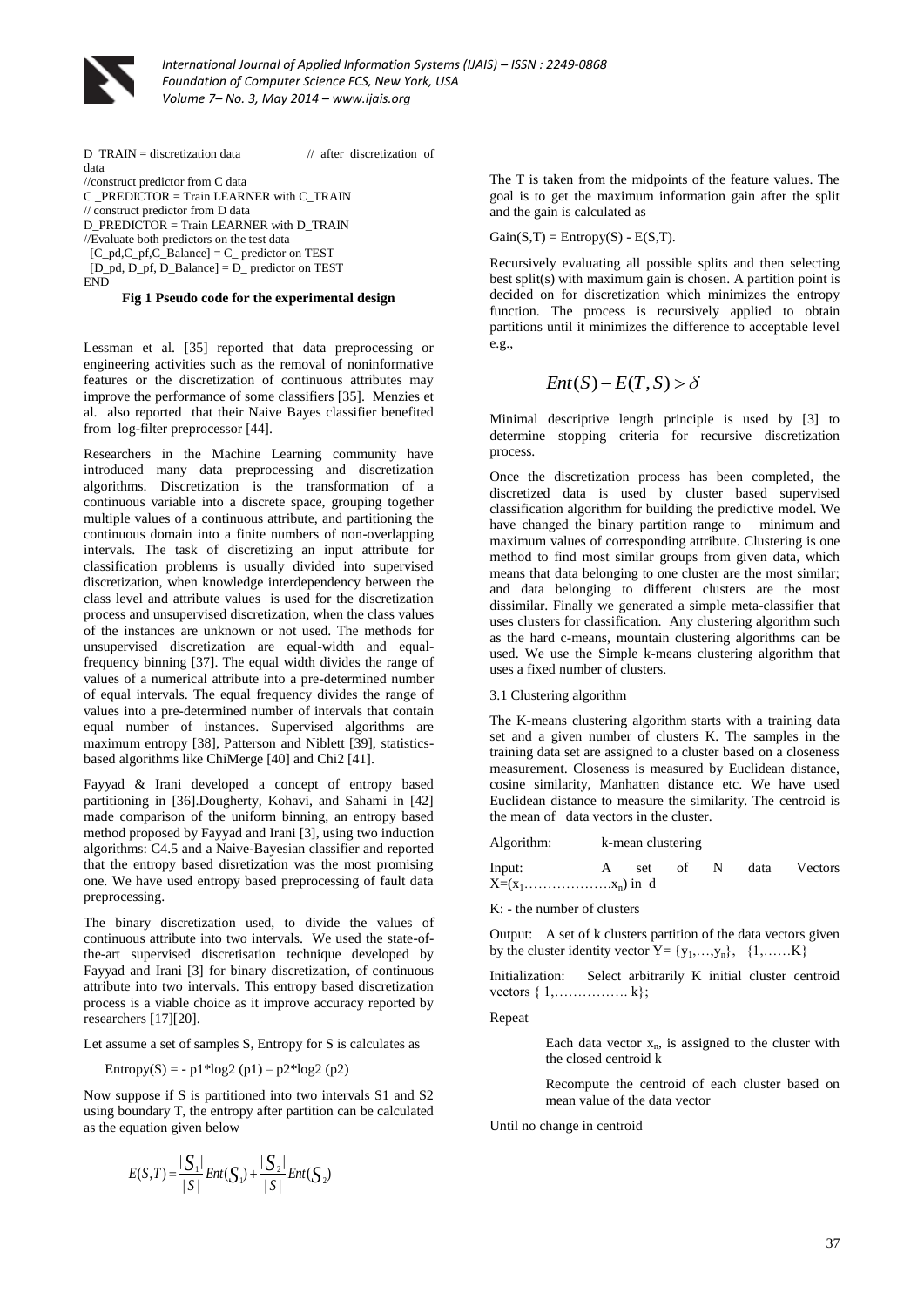

The cluster based classification algorithm takes a cluster built on a data set with a class attribute. K mean clustering is used to find the cluster in the fault data corresponding to faulty and not faulty class separately. We have taken K=2. We have used Euclidean distance in this work. Our model takes the benefit of supervised discretization process to reduce the error. For a new instance to be in faulty cluster should have minimum value from the center of the cluster for all features.

We have overcome the sampling bias by using M<sup>\*</sup>N-way cross validation where both M and N are selected as 10 [44]. We create 10 stratified bins: 9 of these 10 bins are used as training sets and the last one is used as the test set. We randomize the dataset  $M = 10$  times and create  $N = 10$  sets in each iteration. The pseudo code of the model is shown in Fig1.

# **4. DATASET USED**

We have used NASA MDP program data which is publicly available [25]. NASA makes extensive use of contractors who are contractually obliged (ISO-9O01) to demonstrate their understanding and usage of current industrial best practices. These contractors service many other industries; for example, Rockwell-Collins builds systems for many government and commercial organizations. For these reasons, other noted researchers, such as Basili et al. , have argued that conclusions from NASA data are relevant to the general software engineering industry.

The seven projects MW1,PC1, PC2,PC3,PC4, CM1 and ,KC3 are from NASA MDP program. Due to unavailability of KC4 dataset we have excluded KC4 from our study. Each data set is encompassed of several software modules, together with their static code attributes and associated corresponding number of faults. After metric and bug data extraction from software repositories , modules that contain one or more bugs were marked as fault prone (fp), and where no bug were reported those modules were treated as non fault prone (nfp). The fault data sets which are taken from promise repository includes LOC counts, several Halstead attributes, McCabe complexity measures as well as various other static code attributes. Individual software metric feature per data set, together with percentage faulty modules and some general descriptions are given in Table 1.

**Table 1: Data set used in Study**

| Sourc<br>e      | No of<br>Modul<br>in<br>e<br>Softwa<br>re | Featur<br>es | LOC        | $\%$<br>Fault<br>y | Lan<br>gua<br>ge | Description                                                       |
|-----------------|-------------------------------------------|--------------|------------|--------------------|------------------|-------------------------------------------------------------------|
| MW1             | 403                                       | 37           | 8341       | $\overline{7}$     | $\mathsf{C}$     | A<br>zero<br>gravity<br>experiment<br>related<br>to<br>combustion |
| PC1             | 1,107                                     | 21           | 25,92<br>4 | 6.94               | $C++$            | Flight<br>software for<br>earth<br>orbiting<br>satellite.         |
| PC <sub>2</sub> | 5590                                      | 21           | 25K        | 6                  | $\mathcal{C}$    | Flight<br>software for<br>earth                                   |

|                 |      |    |            |      |                 | orbiting<br>satellite.                                             |  |
|-----------------|------|----|------------|------|-----------------|--------------------------------------------------------------------|--|
| PC <sub>3</sub> | 1563 | 21 | 1564       | 10   | $\mathcal{C}$   | Flight<br>software<br>from<br>an<br>earth<br>orbiting<br>satellite |  |
| PC <sub>4</sub> | 1458 | 37 | 1458       | 12   | $\mathsf{C}$    | Flight<br>software<br>from<br>an<br>earth<br>orbiting<br>satellite |  |
| CM1             | 498  | 21 | 14,76<br>3 | 9.83 | $\mathbf C$     | Spacecraft<br>instrument                                           |  |
| KC <sub>3</sub> | 459  | 39 | 8K         | 9    | <b>JAV</b><br>A | Storage<br>management<br>for<br>ground<br>data                     |  |

## **4.1 Performance Measures**

The accuracy and performance of prediction models for twoclass problem, defective or not defective is typically evaluated using a confusion matrix. A confusion matrix contains information about actual and predicted classifications done by a classification system. In this study, we used the commonly used prediction performance measures: probability of detection (pd), probability of false alarm (pf), balance (bal) to evaluate and compare prediction models. These measures are derived from the confusion matrix. A confusion matrix is shown below.

|                        | Actual | <b>Faulty Module</b> | <b>Not Faulty Module</b> |
|------------------------|--------|----------------------|--------------------------|
| Predicted              |        |                      |                          |
| <b>Faulty Module</b>   |        | TP(True Positiv      | FP (False Positive)      |
| <b>Not Faulty Modu</b> |        | FN (False Negal      | TN (True Negative)       |

False alarms, pf, should be 0, meaning that the predictor should never label a defect-free module as defective. In general, an increase in pd would also increase pf rates since the model triggers more often to achieve the ideal case [5]. To see how close our estimates are to the ideal case, we use a balance metric, which is the Euclidean distance between the ideal point and position on the ROC curve in reality.

$$
Pd = TP/(TP+FN)
$$
  
\n
$$
Pf = FP/(FP+TN)
$$
  
\n
$$
bal = 1 - \frac{\sqrt{(0 - pf)^2 + (1 - pd)^2}}{\sqrt{2}}
$$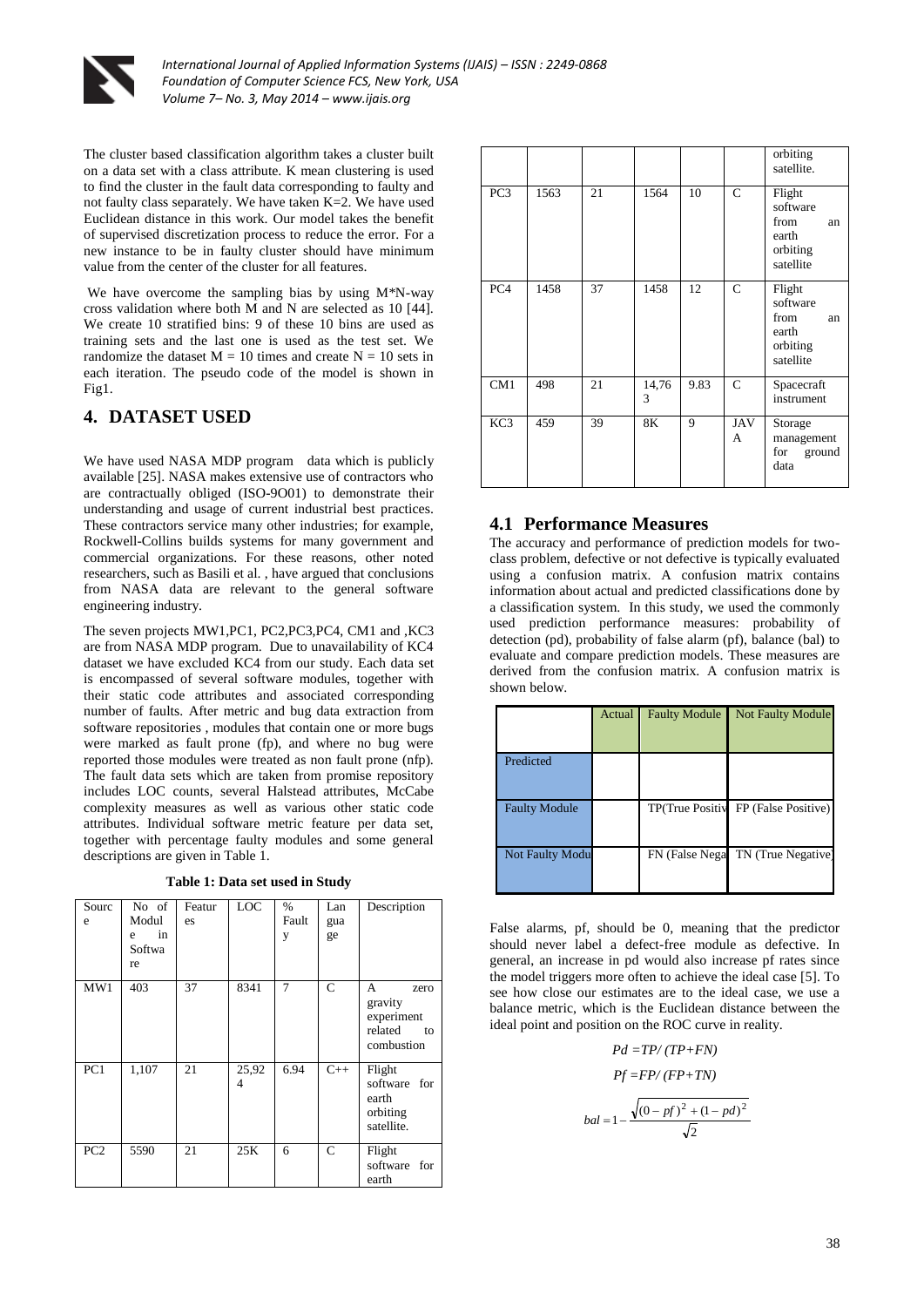

### **5. EXPERIMENTAL RESULTS**

In this work the objectives are (a) building an Cluster based classifiers to predict fault-prone modules for NASA software systems, and (b) achieving high pd rates and balance rates using preprocessing and CBC . We investigate separate performances of the CBC algorithm with and without discretization and found that the results after discretization are significantly better than we are applying it on raw data. According to the findings, we calibrate the proposed model using discretization in CBC to improve the prediction performance in terms of pd and balance rates. We compare CBC with the model proposed on NASA datasets by Menzies et al.[5] to validate its performance. We conjecture that if our results are at least comparable with their study, we can verify that the CBC approach is worth using in the context of NASA software. In Table 2, the prediction performances of CBC and the model of Menzies et al. 2007 are presented. From the results, we could argue that CBC achieves good results for NASA MDP datasets.

We outperform the results of Menzies et al. 2007 in terms of pd on average from 72% to 83% with cost of pf on average from 21% to 40%. When we analyze our cluster based classification for all embedded projects, the average performance is (83, 40%) in terms of (pd, pf). This means that the ensemble can predict 8 out of 10 defective modules, while making false alarms in 4 out of 10 defect-free modules.

**Table 2: Comparison of CBC Result Set with Menzies et al. 2007**

|                 | <b>PD</b>    |                  |            |                  | PF         |                  |
|-----------------|--------------|------------------|------------|------------------|------------|------------------|
| DataSet         | <b>OUR</b>   | <b>BEN</b><br>CН | <b>OUR</b> | <b>BEN</b><br>CН | <b>OUR</b> | <b>BENC</b><br>Н |
| CM1             | 0.815        | 0.71             | 0.4129     | 0.27             | 0.6801     | 0.7198           |
| PC1             | 0.662        | 0.48             | 0.3451     | 0.17             | 0.6587     | 0.6131           |
| PC <sub>3</sub> | 0.806        | 0.8              | 0.4306     | 0.35             | 0.6663     | 0.7149           |
| PC <sub>4</sub> | 0.726        | 0.98             | 0.4225     | 0.29             | 0.6441     | 0.7944           |
| MW1             | $\mathbf{1}$ | 0.52             | 0.6291     | 0.15             | 0.5551     | 0.6444           |
| PC2             | 0.833        | 0.72             | 0.1355     | 0.14             | 0.8481     | 0.7786           |
| KC3             | 0.99         | 0.69             | 0.4476     | 0.28             | 0.6834     | 0.7046           |
| Avg.            | 0.833        | 0.72             | 0.403      | 0.215            | 0.6854     | 0.7305           |

The framework comparison results are summarized in Table 2 which shows the results in terms of pd,pf and balance. From it, we find that our framework outperformed in terms of pd that of Menzies et al. for 6 out of 7 data sets (each "winner" is denoted in bold). The mean probability of detection of the Menzies et al. 2007 framework over the 7 data sets is 72.7 percent, and the mean probability of detection of the proposed framework is 83.3 percent, with an improvement of 10.6 percent. The mean prediction balance of the MGF (Menzies et al.) framework over the 7 data sets is 73.0 percent, and the mean prediction balance of the proposed framework is 69 percent. This suggests that the proposed framework worked well for probability of detection.

## **6. CONCLUSION**

Software fault prediction can be regarded as one piece of the solution for timely and cost effective software development. It is argued by Lessmann et al. that fault prediction techniques should not be judged on their predictive performance alone, but that other aspects such as computational efficiency, ease of use, and especially comprehensibility should also be paid attention to [35].We conclude that discretization on software fault data with entropy based supervised discretization should be preferred with CBC approach perform better than naive Bayes with logNums. The time complexity of CBC technique is also good for huge data. From a software practitioner's point of view, these results are useful for detecting faults before proceeding to the test phase. In this sense, test resources can be managed more efficiently. The contributions of this research are two folds: In empirical studies replications are very important to improve, refute, and validate the results of others [5, 22]. This research is not only a replication study, but also provides an effective software fault predictor model for NASA MDP dataset.

On all projects, CBC detects 83% defective modules while producing 40% false alarms. Furthermore, it manages to the balance rates from 68.5% on average (all projects). For further development we will attempt to use intelligent computing for data preprocessing or activities for the removal of non informative features or feature extraction to improve the performance of software fault prediction models

### **7. REFERENCES**

- [1] M.J. Harrold, Testing: a roadmap, in: Proceedings of the Conference on the Future of Software Engineering, ACM Press, New York, NY, 2000.
- [2] B.V. Tahat, B. Korel, A. Bader, Requirement-based automated black-box test generation, in: Proceedings of the 25th Annual International Computer Software and Applications Conference, Chicago, Illinois, 2001, pp. 489–495
- [3] Wohlin, C., Aurum, A., Petersson, H., Shull, F., & Ciolkowski, M. (2002). Software inspection benchmarking— A qualitative and quantitative comparative opportunity. In METRICS '02: Proceedings of the 8th international symposium on software metrics (pp. 118–127). IEEE Computer Society.
- [4] Basili, V. R., Briand, L. C., & Melo, W. L. (1996). A validation of object-oriented design metrics as quality indicators. IEEE Transactions on Software Engineering. IEEE Press, 22, 751–761
- [5] Menzies, T., Greenwald, J., & Frank, A. (2007). Data mining static code attributes to learn defect predictors. IEEE Transactions on Software Engineering, IEEE Computer Society, 32(11), 2–13
- [6] F. Shull, V.B. Boehm, A. Brown, P. Costa, M. Lindvall, D. Port, I. Rus, R. Tesoriero, and M. Zelkowitz, "What We Have Learned About Fighting Defects," Proc. Eighth Int'l Software Metrics Symp., pp. 249-258, 2002
- [7] Tosun, A., Turhan, B., & Bener, A. (2009). Practical Considerations in Deploying AI for defect prediction: A case study within the Turkish telecommunication industry. In PROMISE'09: Proceedings of the first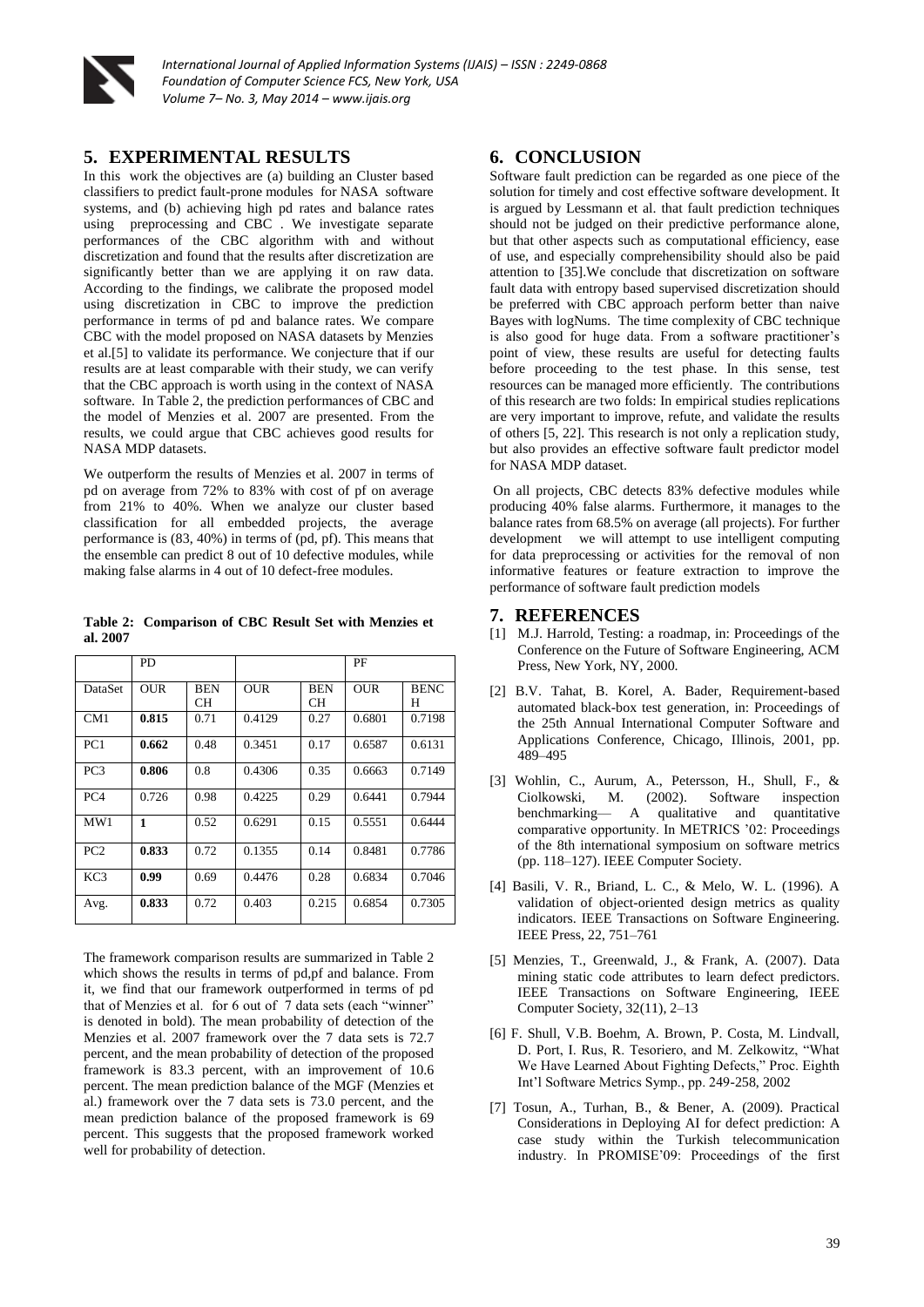

international conference on predictor models in software engineering. Vancouver, Canada.

- [8] N. Nagappan and T. Ball, Static Analysis Tools as Early Indicators of Pre-Release Defect Density, Proc. Intl Conf. Software Eng., 2005.
- [9] T. Khoshgoftaar and E. Allen, "Model Software Quality with Classification Trees," Recent Advances in Reliability and Quality Eng., pp. 247-270, 2001.
- [10] Li, Q., & Yao, C. (2003). Real-time concepts for embedded systems. San Francisco: CMP Books.
- [11] M. Evett, T. Khoshgoftaar, P. Chien, E. Allen, GP-based software quality prediction, in: Proceedings of the Third Annual Genetic Programming Conference, San Francisco, CA, 1998, pp. 60–65.
- [12] T.M. Khoshgoftaar, N. Seliya, Software quality classification modeling using the SPRINT decision tree algorithm, in: Proceedings of the Fourth IEEE International Conference on Tools with Artificial Intelligence, Washington, DC, 2002, pp. 365–374.
- [13] M.M. Thwin, T. Quah, Application of neural networks for software quality prediction using object-oriented metrics, in: Proceedings of the 19th International Conference on Software Maintenance, Amsterdam, The Netherlands, 2003, pp. 113–122.
- [14] K. El Emam, S. Benlarbi, N. Goel, S. Rai, Comparing case-based reasoning classifiers for predicting high risk software components, Journal of Systems and Software 55 (3) (2001) 301–320.
- [15] X. Yuan, T.M. Khoshgoftaar, E.B. Allen, K. Ganesan, An application of fuzzy clustering to software quality prediction, in: Proceedings of the Third IEEE Symposium on Application-Specific Systems and Software Engineering Technology, IEEE Computer Society, Washington, DC, 2000, pp. 85.
- [16] H.M. Olague, S. Gholston, S. Quattlebaum, Empirical validation of three software metrics suites to predict fault-proneness of object-oriented classes developed using highly iterative or agile software development processes, IEEE Transactions on Software Engineering 33 (6) (2007) 402–419.
- [17] K.O. Elish, M.O. Elish, Predicting defect-prone software modules using support vector machines, Journal of Systems and Software 81 (5) (2008) 649–660.
- [18] Catal C, Diri B. "Investigating the effect of dataset size, metrics sets, and feature selection techniques on software fault prediction problem", Information Sciences. 179:pp.1040-1058,2009.
- [19] P. Tomaszewski, J. Hakansson, H. Grahn, and L. Lundberg, Statistical models vs. expert estimation for fault prediction in modified code-an industrial case study, The Journal of Systems and Software, vol. 80, no. 8, pp. 12271238, 2007.
- [20] I. Gondra, Applying machine learning to software faultproneness prediction, Journal of Systems and Software 81 (2) (2008) 186–195.
- [21] T. Quah, Estimating software readiness using predictive models, Information Sciences, 2008
- [22] B. Turhan and A. Bener, Analysis of Naive Bayes Assumptions on Software Fault Data: An Empirical Study, Data & Knowledge Eng., vol. 68, no. 2, pp. 278- 290, 2009.
- [23] Ayse Tosun Misirli, Ayse Basar Bener, Burak Turhan: An industrial case study of classifier ensembles for locating software defects. Software Quality Journal 19(3): 515-536 (2011)
- [24] Boetticher, G., Menzies, T., & Ostrand, T. J. (2007). The PROMISE repository of empirical software engineering data West Virginia University, Lane Department of Computer Science and Electrical Engineering.
- [25]http://promise.site.uottowa.ca/SERepository
- [26]Amasaki, S., Takagi, Y., Mizuno, O., & Kikuno, T. (2005). Constructing a Bayesian belief network to predict final quality in embedded system development. IEICE Transactions on Information and Systems, 134, 1134– 1141.
- [27] Kan, S. H. (2002). Metrics and models in software quality engineering. Reading: Addison-Wesley.
- [28]Oral, A. D., & Bener, A. (2007). Defect Prediction for Embedded Software. ISCIS '07: Proceedings of the 22nd international symposium on computer and information sciences (pp. 1–6).
- [29]T.M. Khoshgoftaar, N. Seliya, Fault prediction modeling for software quality estimation: comparing commonly used techniques, Empirical Software Engineering 8 (3) (2003) 255–283
- [30]Zhong, S., Khoshgoftaar, T.M., and Seliya, N., "Analyzing Software Measurement Data with Clustering Techniques", IEEE Intelligent Systems, Special issue on Data and Information Cleaning and Pre-processing, Vol (2), 2004, pp. 20-27.
- [31]T. Menzies, J. DiStefano, A. Orrego, and R. Chapman, "Assessing Predictors of Software Defects," Proc. Workshop Predictive Software Models, 2004.
- [32]Fenton, N., Neil, M., "A Critique of Software Defect Prediction Models", IEEE Transactions on Software Engineering, Vol 25(5), 1999, pp.675-689.
- [33]M. Halstead, Elements of Software Science. Elsevier, 1977.
- [34] T. McCabe, "A Complexity Measure," IEEE Trans. Software Eng.,vol. 2, no. 4, pp. 308-320, Dec. 1976.
- [35]S. Lessmann, B. Baesens, C. Mues, and S. Pietsch. Benchmarking classification models for software fault prediction: A proposed framework and novel findings. IEEE Transactions on Software Engineering, 2008.
- [36]U. M. Fayyad and K. B. Irani, Multi-interval discretisation of continuous-valued attributes," in Proceedings of the Thirteenth International Joint Conference on Artificial Intelligence. 1993, pp. 1022- 1027,